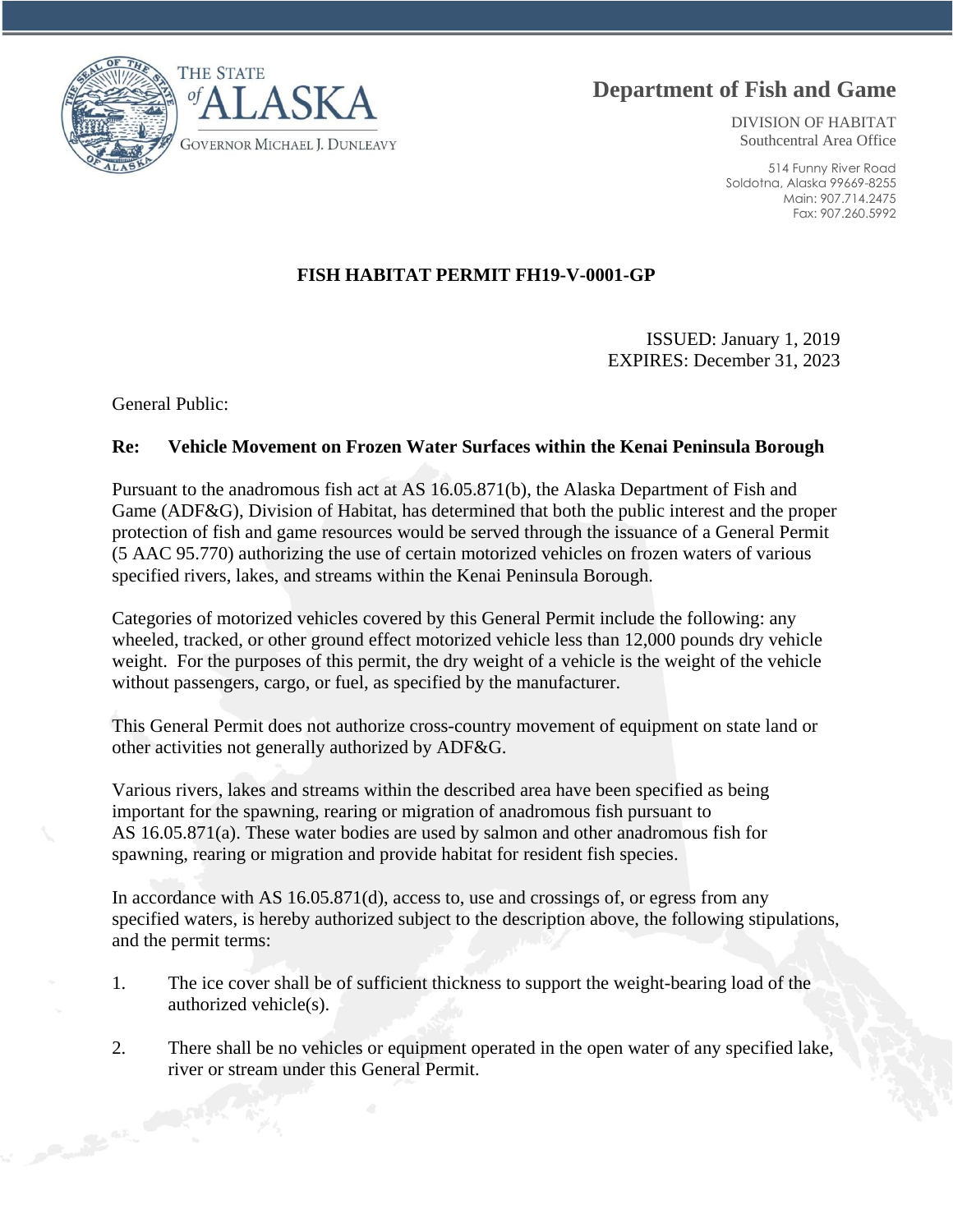- 3. The construction or use of snow or ice bridges, access ramps, or cribbing to cross any specified river or stream is prohibited without prior written approval by ADF&G, Division of Habitat.
- 4. Access to or egress from frozen waters shall occur only at locations with gently or gradually sloping banks. There shall be no access to or egress from frozen waters at locations with sheer or cut banks.
- 5. The bed or banks of any specified lake, river or stream shall not be altered or disturbed in any way to facilitate access to, use of, or egress from their frozen surfaces.
- 6. No fuel shall be stored, nor vehicles fueled or serviced, while on the frozen surface or below the ordinary high water line (vegetation line) of any specified lake, river or stream. No vehicles leaking fuels, oils, hydraulic or cooling fluids shall be operated on the frozen surface or below the ordinary high water line of any specified lake, river or stream.

## **Permit Terms**

The vehicle owner and operator (permittee), or the legal guardian of minor dependents, is responsible for the actions of contractors, agents, or other persons who participate in the approved activity. For any activity that significantly deviates from the approved plan, you shall notify the Division of Habitat and obtain written approval in the form of a permit amendment before beginning the activity. Any action taken by the permittee or agent of the permittee which increases the project's overall scope or that negates, alters, or minimizes the intent or effectiveness of any stipulation contained in this permit will be deemed a significant deviation from the approved plan. The final determination as to the significance of any deviation and the need for a permit amendment is the responsibility of the Division of Habitat. Therefore, it is recommended you consult the Division of Habitat immediately when a deviation from the approved plan is being considered.

This letter constitutes a permit issued under the authority of AS 16.05.871. Please be advised that this determination applies only to activities regulated by the Division of Habitat; other agencies also may have jurisdiction under their respective authorities. This determination does not relieve you of your responsibility to secure other permits from state, federal, or local agencies. You are still required to comply with all other applicable laws.

In addition to the penalties provided by law, this permit may be terminated or revoked for failure to comply with its provisions or failure to comply with applicable statutes and regulations. You shall mitigate any adverse effect upon fish or wildlife, their habitats, or any restriction or interference with public use that the commissioner determines was a direct result of your failure to comply with this permit or any applicable law.

You shall indemnify, save harmless, and defend the department, its agents, and its employees from any and all claims, actions or liabilities for injuries or damages sustained by any person or property arising directly or indirectly from permitted activities or your performance under this permit. However, this provision has no effect if, and only if, the sole proximate cause of the injury is the department's negligence.